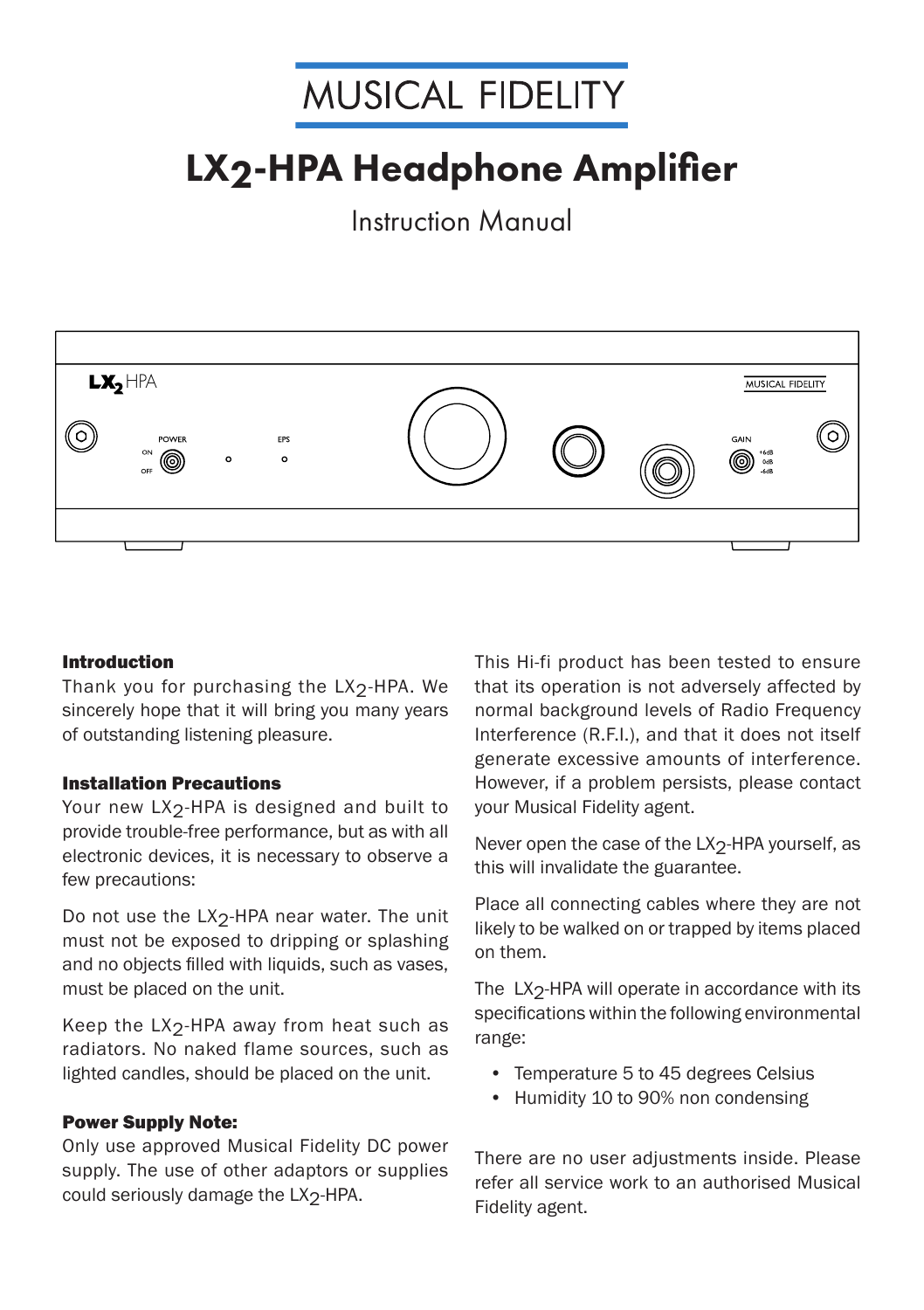## Connections

All connections must be made before the mains adaptor is plugged in and before any amplifier connected is switched on. Always switch off the equipment attached to the LX<sub>2</sub>-HPA before connecting/disconnecting power, changing leads or inputs. This is to prevent loud noises being put out through the headphones.

## Inputs

Using good quality RCA leads (not supplied), connect the left and right outputs from a CD player or other audio source to the LX<sub>2</sub>-HPA INPUT sockets.

## **Outputs**

Two headphone sockets are available to allow a greater range of headphones to be used without need of adaptors. the 3.5mm Jack is standard for 3.5mm terminated phones. The 1/4 inch (6.3mm) jack is standard for 1/4 inch terminated headphones.

Connect the LX<sub>2</sub>-HPA left and right OUTPUTS to the desired LINE LEVEL (e.g. AUX) inputs of the amplifier system.

## Power

Plug the DC connector lead from the power supply unit into the  $LX_2$ -HPA power inlet socket, and plug the adaptor into a convenient wall mains outlet. Switch on the unit, and the status LED next to the power switch will light to confirm the unit is ready for use.

## Use

You can adjust the gain by +6dB or -6dB according to listening preference and headphone impedance.

This product has been designed so that it may be left on indefinitely, but please note that the mains adapter may become warm to the touch - this is normal.

Turn the volume on the amplifier to normal listening levels, sit back and enjoy the music.



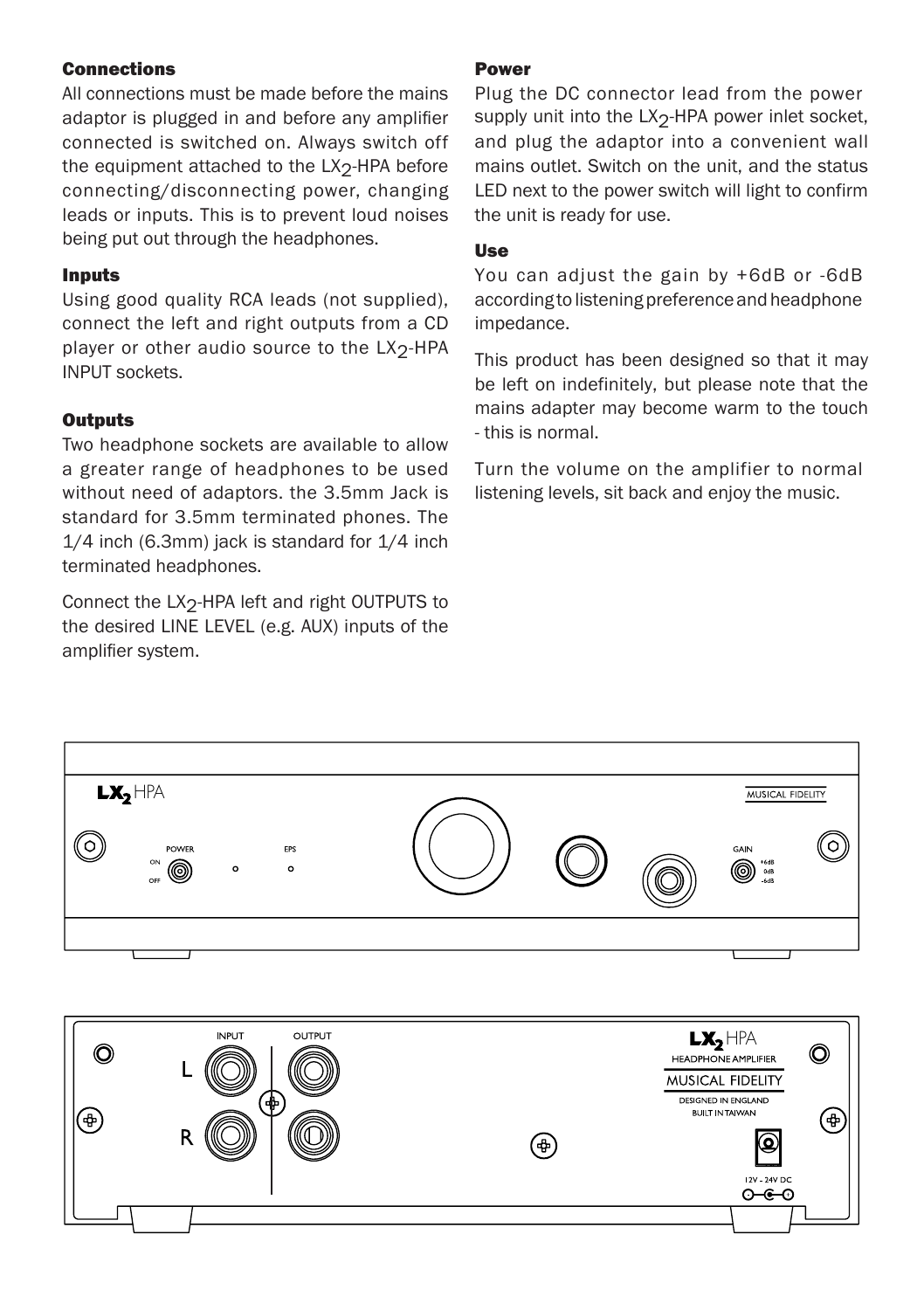| Specifications            | Total harmonic distortion<br>Signal / noise ratio                                                            | 0.01%<br>>80dB                                                                                                                                       |                                       |
|---------------------------|--------------------------------------------------------------------------------------------------------------|------------------------------------------------------------------------------------------------------------------------------------------------------|---------------------------------------|
| General                   | Power requirement                                                                                            | 12 - 24V 100mA regulated                                                                                                                             |                                       |
| Connections               | <b>RCA Input</b><br><b>RCA Output</b><br>Headphone output (6.3mm)<br>Headphone output (3.5mm)<br>Power Input | 1pr RCA sockets<br>1pr RCA sockets<br>1 Stereo jack socket 6.3mm<br>1 Stereo jack socket 3.5mm<br>DC Jack (1.3mm inner pin,<br>outer $\Theta$ 3.5mm) |                                       |
| <b>Dimensions</b>         | Length<br>Width<br>Height                                                                                    | 197 <sub>mm</sub><br>172mm<br>46.50mm                                                                                                                | Including terminals<br>Including feet |
| Weight                    | Unit alone<br>Unit with packing                                                                              | 1.05Kg<br>1.50Kg                                                                                                                                     |                                       |
| Accessories<br>(supplied) | Power Supply                                                                                                 | 12V 500mA                                                                                                                                            |                                       |

| .<br>the contract of the contract of the contract of the contract of the contract of the contract of the contract of |  |  |  |  |
|----------------------------------------------------------------------------------------------------------------------|--|--|--|--|
| equipment. Always check the most obvious possible causes first, such as the following examples:                      |  |  |  |  |
| Basic problem solving with an amplifier is similar to trouble shooting other electrical or electronic                |  |  |  |  |

| No power                                                                                                                    | Power supply not switched on.                                                         | Check power supply s plugged in and<br>switched on. |  |
|-----------------------------------------------------------------------------------------------------------------------------|---------------------------------------------------------------------------------------|-----------------------------------------------------|--|
|                                                                                                                             | Power plug is not fully inserted into<br>rear power socket.                           | Plug in securely.                                   |  |
| No sound                                                                                                                    | Wrong connections between input<br>source and the LX <sub>2</sub> -HPA.               | Check audio input lead<br>connections.              |  |
|                                                                                                                             | Wrong connections between<br>the LX <sub>2</sub> -HPA and the following<br>component. | Check audio output connections.                     |  |
| Hum                                                                                                                         | Audio connector plug not fully<br>pushed in.                                          | Inset plug securely and check<br>leads.             |  |
| If none of the above actions effect a cure, please contact your dealer, or an authorised Musical<br>Fidelity service agent. |                                                                                       |                                                     |  |